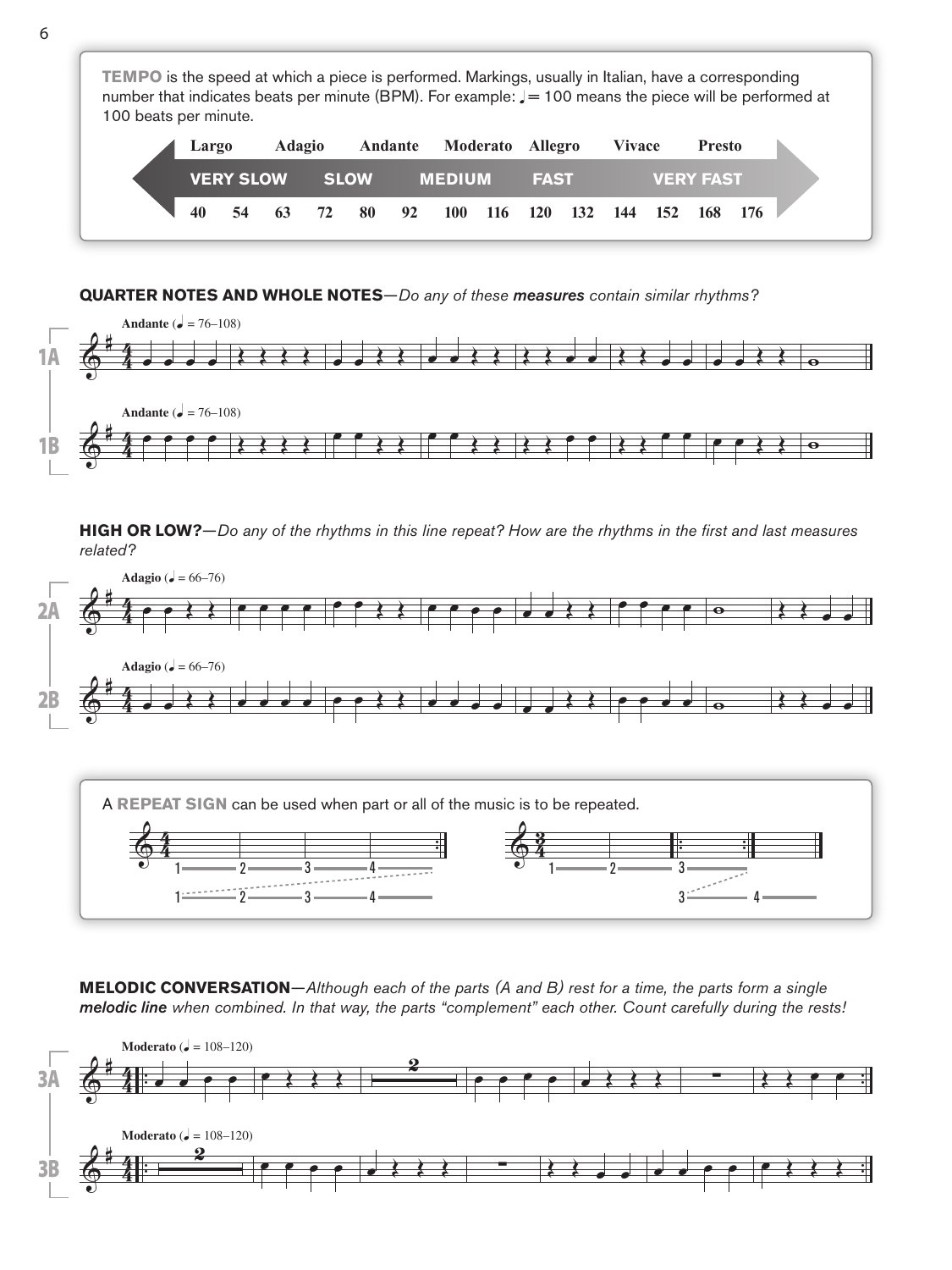

**PATTERN SEARCH**—*How are measures 1–2 related to measures 3–4? Is there a pattern? How about measures 5–6?*



**RITE OF PASSAGE**—*What is the melodic pattern used in part A? Practice performing this line at various tempi. Listen to others as you play your part, working to maintain balance as the harmony becomes more complex.*



note emphasis. Woodwind and brass musicians accent notes by using more air at the front of the note and with a firmer articulation. Percussionists accent notes by using a higher stick height (and more force) or a harder mallet choice.



**FOCUS ON ACCENTS**—*Play accented notes with extra emphasis. Play at different dynamic levels to practice performing accents at those levels.*

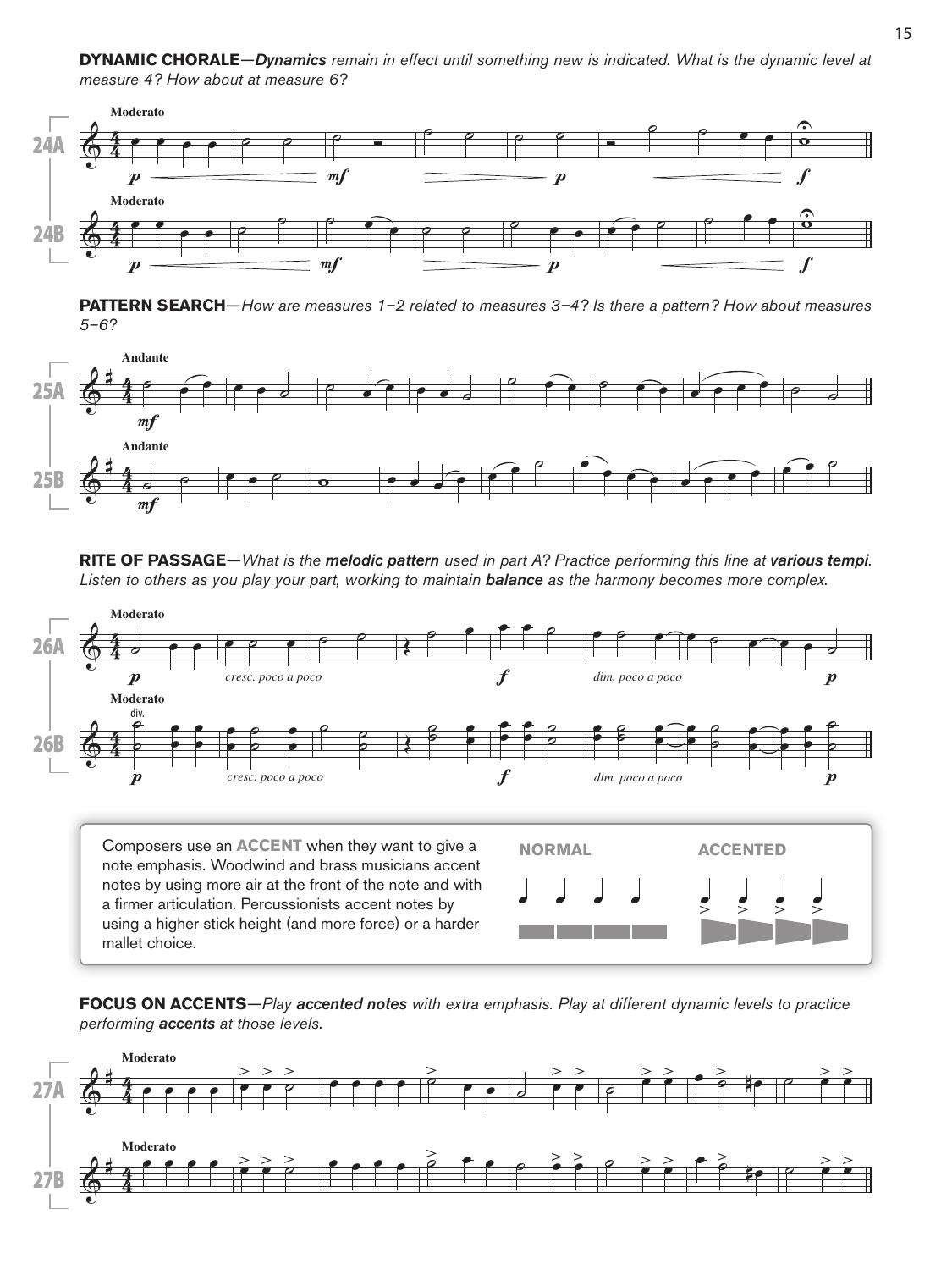**YOU COMPLETE ME, TOO**—*Lines 51 and 52 can be performed together. They "complement" each other. Count carefully during the rests!*



**LEGATO** is an articulation marking that instructs musicians to connect notes together with a smooth air stream. A legato note will "touch" the next note.

**STACCATO** is an articulation marking that instructs musicians to put some space between notes. A staccato note will not "touch" the next note.



.<br>.<br>. .<br>.<br>. .<br>.<br>. 2 | 2 2 2 2 - 2 .<br>. . .<br>. . .<br>. . .<br>. . .<br>. . .<br>. . .<br>.<br>. .

**SHAPE SHIFTER**—*Demonstrate your ability to play legato and staccato notes in this line.*



**WALKIN' COOL**—*What patterns can you find in this happy tune with its infectious groove?*

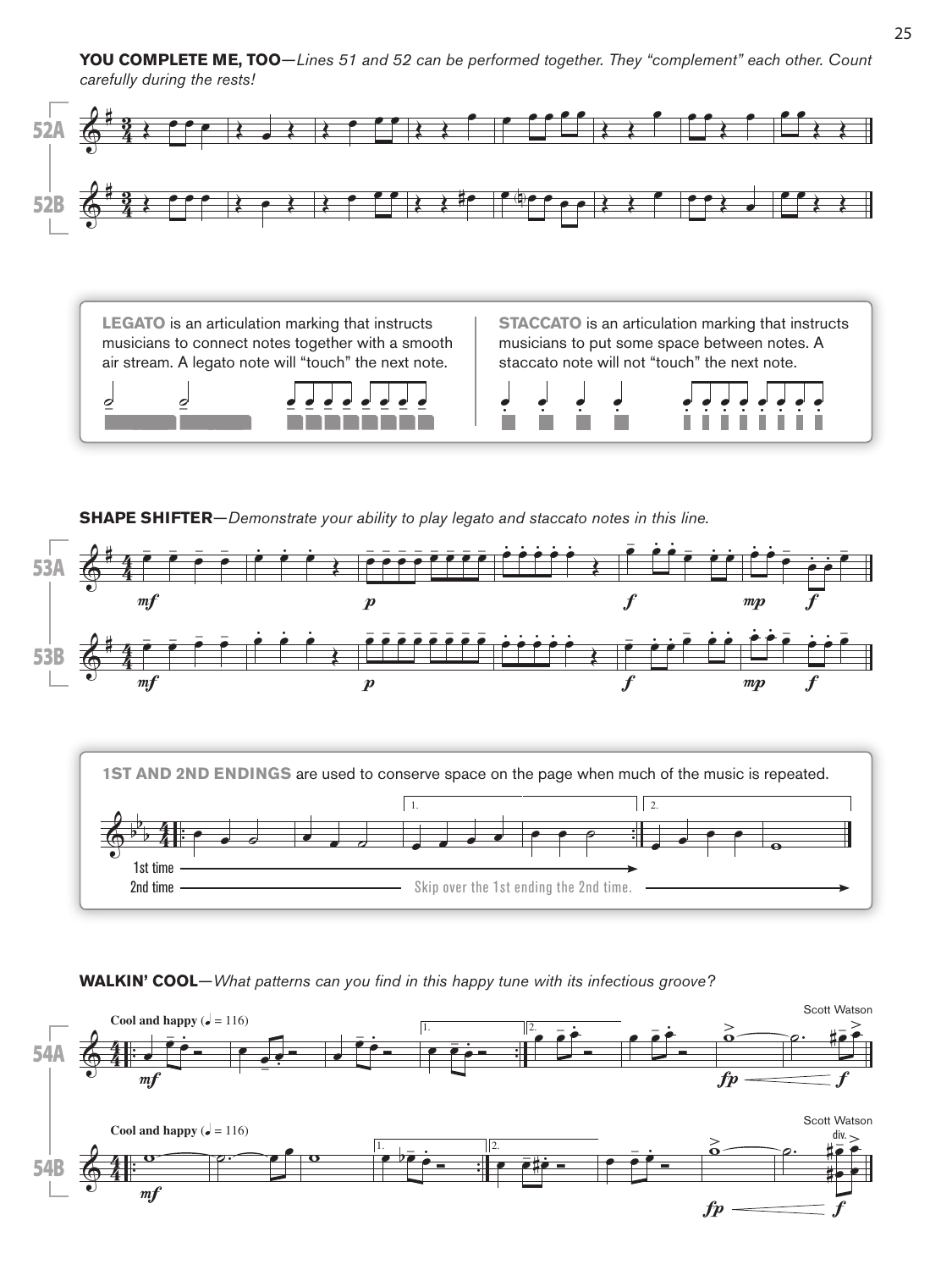## Level 4



## **KEY OF A MAJOR** (Concert C)





Major Scale in Steps





Major Scale in Sequence